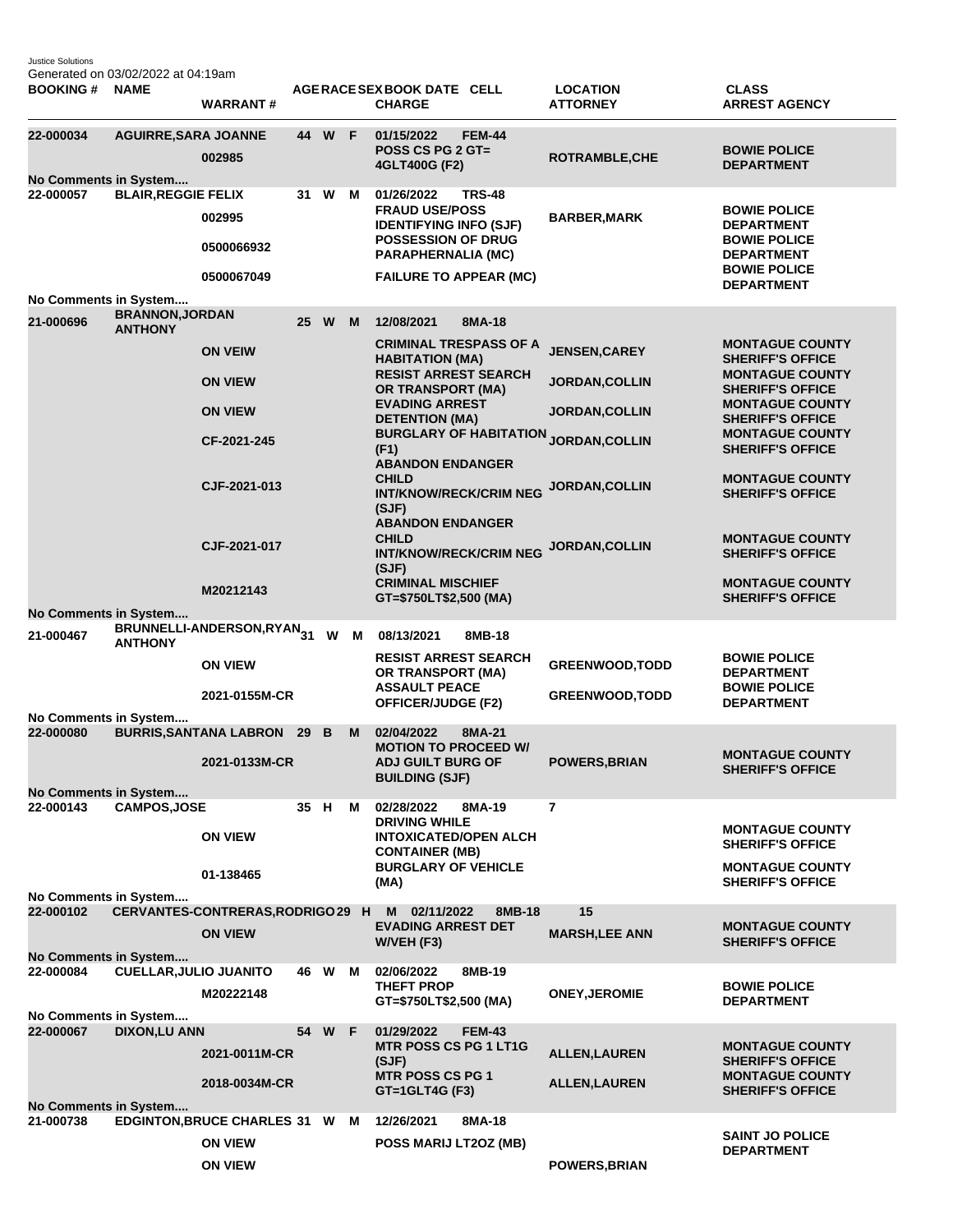| No Comments in System                                |                                    |                               |      |                |                                    | POSS CS PG 1<br>GT=4GLT200G (F2)                                 |                                          | <b>SAINT JO POLICE</b><br><b>DEPARTMENT</b>       |  |  |
|------------------------------------------------------|------------------------------------|-------------------------------|------|----------------|------------------------------------|------------------------------------------------------------------|------------------------------------------|---------------------------------------------------|--|--|
| 22-000096                                            | <b>ESTRELLA, ERIK</b>              |                               | 27 H |                | M                                  | 02/09/2022<br>8MA-18                                             |                                          |                                                   |  |  |
|                                                      |                                    | <b>ON VEIW</b>                |      |                | <b>POSS OF DRUG PARA (MC)</b>      |                                                                  | <b>BOWIE POLICE</b><br><b>DEPARTMENT</b> |                                                   |  |  |
|                                                      |                                    | <b>ON VIEW</b>                |      |                |                                    | POSS CS PG 1 LT1G (SJF)                                          | <b>COLE, TIM</b>                         | <b>BOWIE POLICE</b><br><b>DEPARTMENT</b>          |  |  |
| No Comments in System                                | <b>ON VIEW</b>                     |                               |      |                | POSS CS PG 2 LT 1G (SJF) COLE, TIM |                                                                  | <b>BOWIE POLICE</b><br><b>DEPARTMENT</b> |                                                   |  |  |
| 22-000130                                            | <b>GANN, ALLEN DALE</b>            |                               |      | 63 W M         |                                    | 02/22/2022<br>8MB-19                                             |                                          |                                                   |  |  |
|                                                      |                                    | 12092021-02788931             |      |                |                                    | <b>PAROLE VIOLATION (SJF)</b>                                    |                                          | <b>BOWIE POLICE</b><br><b>DEPARTMENT</b>          |  |  |
| No Comments in System                                |                                    |                               |      |                |                                    |                                                                  |                                          |                                                   |  |  |
| 22-000131                                            | <b>HALL, CAMERON CLAY</b>          |                               |      | 30 W           | M                                  | 02/22/2022<br>8MA-21<br><b>BURGLARY OF HABITATION</b>            |                                          | <b>MONTAGUE COUNTY</b>                            |  |  |
|                                                      |                                    | 2019-0071M-CR                 |      |                |                                    | (F2)                                                             |                                          | <b>SHERIFF'S OFFICE</b>                           |  |  |
| No Comments in System                                |                                    |                               |      |                |                                    |                                                                  |                                          |                                                   |  |  |
| 21-000295                                            | HERNANDEZ, OSCAR<br><b>ALFREDO</b> |                               | 26 H |                | м                                  | 05/21/2021<br>1M-47                                              |                                          |                                                   |  |  |
|                                                      |                                    | F2021568                      |      |                |                                    | <b>SOB - SEXUAL ASSAULT IN</b><br><b>DISASTER AREA (F1)</b>      | <b>ODOM,LANHON</b>                       | <b>TEXAS DEPARTMENT OF</b><br><b>PUBLIC SAF</b>   |  |  |
|                                                      |                                    | PRL2105000127                 |      |                |                                    | ICE HOLD ()                                                      | <b>ODOM,LANHON</b>                       | <b>TEXAS DEPARTMENT OF</b>                        |  |  |
| No Comments in System                                |                                    |                               |      |                |                                    |                                                                  |                                          | <b>PUBLIC SAF</b>                                 |  |  |
| 22-000139                                            |                                    | <b>HILL, DAQUADREY KEYTON</b> | 23   | $\overline{B}$ | M                                  | 02/27/2022<br>8MA-19                                             | 16                                       |                                                   |  |  |
|                                                      |                                    | <b>ON VIEW</b>                |      |                |                                    | <b>EVADING ARREST DET</b><br>$W/NEH$ (F3)                        |                                          | <b>MONTAGUE COUNTY</b><br><b>SHERIFF'S OFFICE</b> |  |  |
|                                                      |                                    | CCCR-21-1284-2                |      |                |                                    | <b>EVADING ARREST DET</b>                                        |                                          | <b>MONTAGUE COUNTY</b>                            |  |  |
|                                                      |                                    |                               |      |                |                                    | $W/NEH$ (F3)<br><b>CONTINUOUS VIOLENCE</b>                       |                                          | <b>SHERIFF'S OFFICE</b><br><b>MONTAGUE COUNTY</b> |  |  |
|                                                      |                                    | 31727A                        |      |                |                                    | <b>AGAINST THE FAMILY (F3)</b>                                   |                                          | <b>SHERIFF'S OFFICE</b>                           |  |  |
| No Comments in System                                |                                    |                               |      |                |                                    |                                                                  |                                          |                                                   |  |  |
| 22-000145                                            | <b>HILLIARD, DAVID BURNS</b>       |                               | 60 W |                | м                                  | 02/28/2022<br>8MA-19<br><b>FAILURE TO APPEAR-BURG</b>            |                                          | <b>MONTAGUE COUNTY</b>                            |  |  |
|                                                      |                                    | 2021-0122M-CR                 |      |                |                                    | OF HAB (SJF)                                                     |                                          | <b>SHERIFF'S OFFICE</b>                           |  |  |
|                                                      |                                    | 17943-01                      |      |                |                                    | <b>PUBLIC INTOX (MC)</b>                                         |                                          | <b>MONTAGUE COUNTY</b>                            |  |  |
|                                                      |                                    |                               |      |                |                                    |                                                                  | <b>SHERIFF'S OFFICE</b>                  |                                                   |  |  |
| No Comments in System<br>21-000679                   | <b>HOWARD, MARCY LYNN</b>          |                               |      | 47 W F         |                                    | 11/30/2021<br><b>FEM-43</b>                                      |                                          |                                                   |  |  |
|                                                      |                                    | F1530580L                     |      |                |                                    | SOB - MAN DEL CS PG 1                                            |                                          | <b>MONTAGUE COUNTY</b>                            |  |  |
|                                                      |                                    |                               |      |                |                                    | GT=4GLT200G (F1)                                                 |                                          | <b>SHERIFF'S OFFICE</b>                           |  |  |
|                                                      |                                    | CF-2021-241                   |      |                |                                    | POSS CS PG 1 LT1G (SJF)                                          |                                          | <b>MONTAGUE COUNTY</b><br><b>SHERIFF'S OFFICE</b> |  |  |
|                                                      |                                    | CM-2021-263                   |      |                |                                    | POSS MARIJ LT2OZ (MB)                                            |                                          | <b>MONTAGUE COUNTY</b>                            |  |  |
|                                                      |                                    |                               |      |                |                                    |                                                                  |                                          | <b>SHERIFF'S OFFICE</b>                           |  |  |
| No Comments in System<br>22-000150                   | <b>LEE, CLINTON GLEN</b>           |                               |      | 41 W           | M                                  | 03/01/2022<br><b>SEG-23</b>                                      |                                          |                                                   |  |  |
|                                                      |                                    |                               |      |                |                                    | <b>ASSAULT CAUSES BODILY</b>                                     |                                          |                                                   |  |  |
|                                                      |                                    | M20222157                     |      |                |                                    | <b>INJURY FAMILY MEMBER</b>                                      |                                          | <b>BOWIE POLICE</b><br><b>DEPARTMENT</b>          |  |  |
| No Comments in System                                |                                    |                               |      |                |                                    | (MA)                                                             |                                          |                                                   |  |  |
| 21-000747                                            | <b>MCGEE, KEVIN SCOTT</b>          |                               |      | 50 W           | M                                  | 8MB-21<br>12/30/2021                                             |                                          |                                                   |  |  |
|                                                      |                                    |                               |      |                |                                    | <b>AGG ASSAULT</b>                                               |                                          | <b>BOWIE POLICE</b>                               |  |  |
|                                                      |                                    | <b>ON VIEW</b>                |      |                |                                    | <b>DATE/FAMILY/HOUSE</b>                                         |                                          | <b>DEPARTMENT</b>                                 |  |  |
| <b>W/WEAPON (F1)</b><br><b>No Comments in System</b> |                                    |                               |      |                |                                    |                                                                  |                                          |                                                   |  |  |
| 21-000744                                            |                                    | <b>MONEY, WESLEY FRANKLIN</b> | 25 W |                | M                                  | 12/29/2021<br>8MB-21                                             |                                          |                                                   |  |  |
|                                                      |                                    | <b>ON VIEW</b>                |      |                |                                    | <b>EVADING ARREST</b><br><b>DETENTION (MA)</b>                   |                                          | <b>BOWIE POLICE</b><br><b>DEPARTMENT</b>          |  |  |
|                                                      |                                    | <b>ON VIEW</b>                |      |                |                                    | POSS STOLEN PROP(THEFT<br>PROP \$100-\$750) (MB)                 |                                          | <b>BOWIE POLICE</b><br><b>DEPARTMENT</b>          |  |  |
|                                                      |                                    | <b>ON VIEW</b>                |      |                |                                    | <b>FRAUD USE/POSS</b><br>IDENTIFYING INFO # ITEMS JORDAN, COLLIN |                                          | <b>BOWIE POLICE</b><br><b>DEPARTMENT</b>          |  |  |
|                                                      |                                    |                               |      |                |                                    | 5LT10 (F3)<br><b>POSS DANGEROUS DRUG</b>                         |                                          | <b>BOWIE POLICE</b>                               |  |  |
|                                                      |                                    | <b>ON VIEW</b>                |      |                |                                    | (MA)                                                             | JORDAN, COLLIN                           | <b>DEPARTMENT</b>                                 |  |  |
|                                                      |                                    | 2021-0142M-CR                 |      |                |                                    | <b>CAPIAS/MTP-POSS CS PG 1</b><br>LT1G (SJF)                     | JORDAN, COLLIN                           | <b>BOWIE POLICE</b><br><b>DEPARTMENT</b>          |  |  |
| No Comments in System                                |                                    |                               |      |                |                                    |                                                                  |                                          |                                                   |  |  |
| 22-000148                                            | <b>MOORE, RACHEL JOLEEN</b>        |                               |      | 39 W           | F                                  | 02/28/2022<br><b>FEM-44</b>                                      |                                          |                                                   |  |  |
|                                                      |                                    | CM-2021-212                   |      |                |                                    | <b>SOB UNL CARRYING</b><br><b>WEAPON (MA)</b>                    |                                          | <b>MONTAGUE COUNTY</b><br><b>SHERIFF'S OFFICE</b> |  |  |
|                                                      |                                    | CF-2022-003                   |      |                |                                    |                                                                  |                                          |                                                   |  |  |
|                                                      |                                    |                               |      |                |                                    |                                                                  |                                          |                                                   |  |  |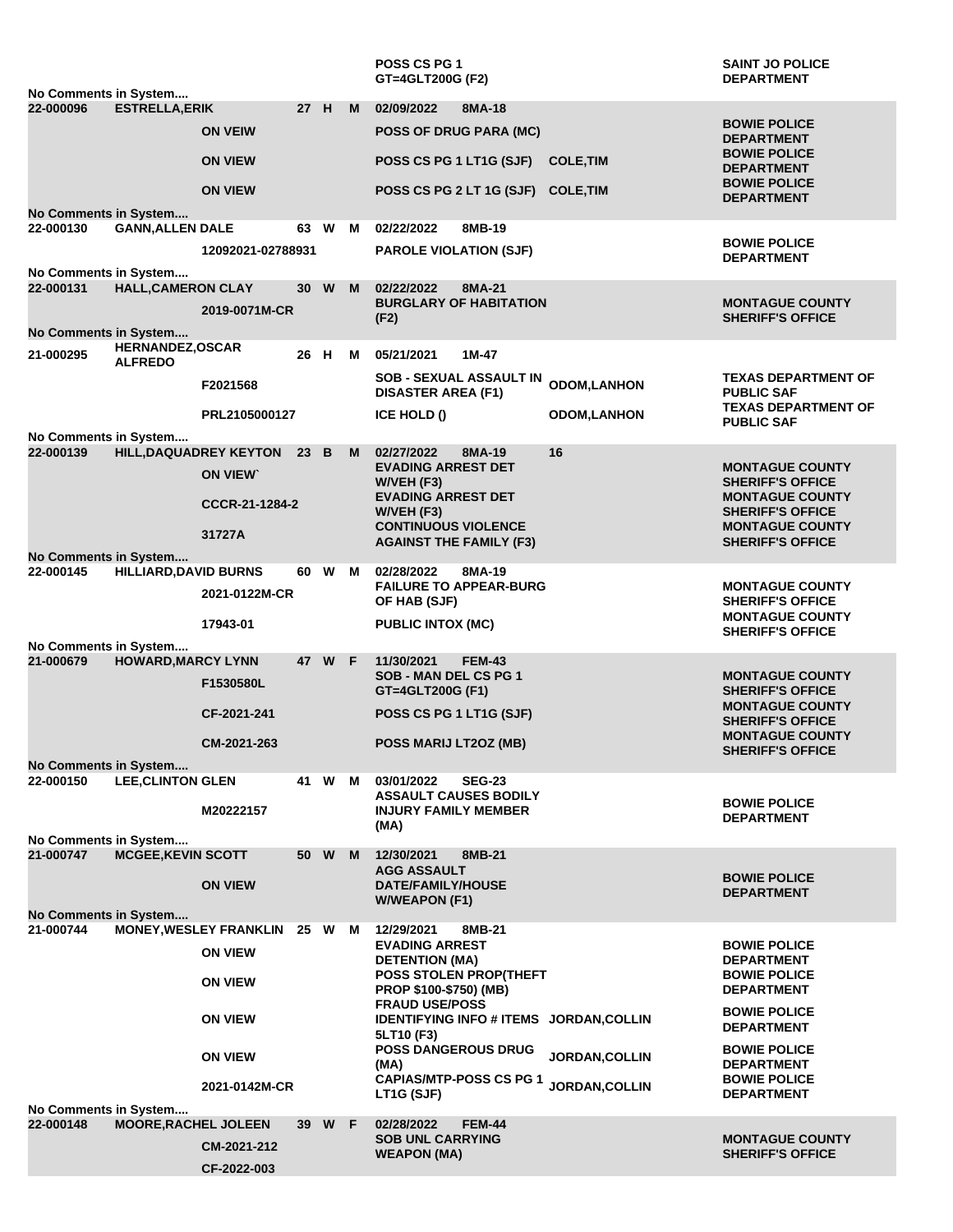|                                                                                                         |                             |                                               |      |        |   | SOB POSS CS PG 1 LT1G<br><b>DRUG FREE ZONE (F3)</b>                                                                                                                         |                        | <b>MONTAGUE COUNTY</b><br><b>SHERIFF'S OFFICE</b>                            |
|---------------------------------------------------------------------------------------------------------|-----------------------------|-----------------------------------------------|------|--------|---|-----------------------------------------------------------------------------------------------------------------------------------------------------------------------------|------------------------|------------------------------------------------------------------------------|
| No Comments in System<br><b>NEISS, JERRY ALAN</b><br>22-000022<br>35 W M<br>01/12/2022<br><b>TRS-48</b> |                             |                                               |      |        |   |                                                                                                                                                                             |                        |                                                                              |
| No Comments in System                                                                                   |                             | F20212625                                     |      |        |   | <b>FAIL TO COMPLY SEX OFF</b><br>DUTY TO REG LIFE/ANNUAL JORDAN, COLLIN<br>(F3)                                                                                             |                        | <b>MONTAGUE COUNTY</b><br><b>SHERIFF'S OFFICE</b>                            |
| 22-000065                                                                                               | PADGETT, AMY ELIZABETH      |                                               |      | 25 W F |   | 01/29/2022<br><b>FEM-43</b>                                                                                                                                                 |                        |                                                                              |
|                                                                                                         |                             | 2020-0042M-CR                                 |      |        |   | <b>MTR - BURGLARY OF</b><br><b>HABITATION (F2)</b><br><b>MTR - POSS CS PG 1</b><br>$GT = 1$ GLT4G (F3)<br><b>MTR - POSS CS PG 1 LT1G</b><br>(F)                             | <b>COLE, TIM</b>       | <b>SAINT JO POLICE</b><br><b>DEPARTMENT</b>                                  |
|                                                                                                         |                             | 2020-0153M-CR                                 |      |        |   |                                                                                                                                                                             | <b>COLE, TIM</b>       | <b>SAINT JO POLICE</b><br><b>DEPARTMENT</b>                                  |
|                                                                                                         |                             | 2020-0154M-CR                                 |      |        |   |                                                                                                                                                                             | <b>COLE, TIM</b>       | <b>SAINT JO POLICE</b><br><b>DEPARTMENT</b>                                  |
|                                                                                                         |                             | 2021-0192M-CR                                 |      |        |   | <b>MTR - POSS CS PG 1</b><br>GT=4GLT200G (F2)                                                                                                                               | <b>COLE, TIM</b>       | <b>SAINT JO POLICE</b><br><b>DEPARTMENT</b>                                  |
| No Comments in System<br>22-000087                                                                      | <b>SAMPSON, DAVID LYNN</b>  |                                               |      | 31 W M |   | 02/07/2022<br>8MB-21<br><b>SOB - SELL DIST DISPLAY</b>                                                                                                                      |                        |                                                                              |
|                                                                                                         |                             | 21-016                                        |      |        |   | <b>HARMFUL</b><br><b>MATERIAL/MINOR (MA)</b>                                                                                                                                | <b>ROTRAMBLE, CHE</b>  | <b>MONTAGUE COUNTY</b><br><b>SHERIFF'S OFFICE</b>                            |
| No Comments in System                                                                                   |                             |                                               |      |        |   |                                                                                                                                                                             |                        |                                                                              |
| 21-000266                                                                                               | <b>SANDERS, LANE JOSEPH</b> |                                               | 25 W |        | M | 05/07/2021<br>8M-16                                                                                                                                                         |                        |                                                                              |
|                                                                                                         |                             | 2020-0133M-CR                                 |      |        |   | MTP - POSS CS PG 1<br>GT=4GLT200G (F2)<br><b>MTP - EVADING ARREST</b><br><b>DETENTION W/VEH OR</b><br><b>WATERCRAFT (SJF)</b>                                               | <b>WILLIAMS, ROGER</b> | <b>BOWIE POLICE</b><br><b>DEPARTMENT</b>                                     |
|                                                                                                         |                             | 2020-0134M-CR                                 |      |        |   |                                                                                                                                                                             | Williams, Roger        | <b>BOWIE POLICE</b><br><b>DEPARTMENT</b>                                     |
|                                                                                                         |                             | <b>ON VIEW</b>                                |      |        |   | <b>RESIST ARREST SEARCH</b><br>OR TRANSPORT (MA)                                                                                                                            | Williams, Roger        | <b>BOWIE POLICE</b><br><b>DEPARTMENT</b>                                     |
| No Comments in System                                                                                   |                             |                                               |      |        |   |                                                                                                                                                                             |                        |                                                                              |
| 22-000151                                                                                               | <b>SCROGUM, JON KELLY</b>   |                                               | 48 W |        | м | 03/01/2022<br><b>SEG-25</b>                                                                                                                                                 |                        | <b>MONTAGUE COUNTY</b>                                                       |
|                                                                                                         |                             | <b>ON VIEW</b>                                |      |        |   | <b>CLASS C - EXPIRED DL ()</b>                                                                                                                                              |                        | <b>SHERIFF'S OFFICE</b>                                                      |
| No Comments in System                                                                                   |                             |                                               |      |        |   |                                                                                                                                                                             |                        |                                                                              |
| 22-000026                                                                                               |                             | STEWART, SILVER SHADOW 25 W<br><b>ON VIEW</b> |      |        | M | 01/14/2022<br>8MB-19<br><b>MAN DEL CS PG 2 OR 2-A</b>                                                                                                                       | JORDAN, COLLIN         | <b>MONTAGUE COUNTY</b>                                                       |
|                                                                                                         |                             | <b>ON VIEW</b>                                |      |        |   | GT=4GLT400G (F1)<br><b>POSS MARIJ</b><br>GT4OZLT=5LBS (SJF)                                                                                                                 | <b>JORDAN, COLLIN</b>  | <b>SHERIFF'S OFFICE</b><br><b>MONTAGUE COUNTY</b>                            |
|                                                                                                         |                             | <b>ON VIEW</b>                                |      |        |   | <b>THEFT PROP</b><br>GT=\$2,500LT\$30K (SJF)                                                                                                                                | <b>JORDAN, COLIN</b>   | <b>SHERIFF'S OFFICE</b><br><b>MONTAGUE COUNTY</b><br><b>SHERIFF'S OFFICE</b> |
|                                                                                                         |                             | <b>ON VIEW</b>                                |      |        |   | <b>MAN DEL CS PG 1</b><br>GT=1GLT4G (F2)                                                                                                                                    | <b>JORDAN, COLLIN</b>  | <b>MONTAGUE COUNTY</b><br><b>SHERIFF'S OFFICE</b>                            |
|                                                                                                         |                             | <b>ON VIEW</b>                                |      |        |   | <b>IMPERSONATE PUBLIC</b><br><b>SERVANT (F3)</b><br><b>MOTION TO PROCEED W/</b><br><b>ADJ GUILT-POSS CS</b><br><b>PG1&lt;1G (SJF)</b><br><b>BURGLARY OF VEHICLE</b><br>(MA) | JORDAN, COLLIN         | <b>MONTAGUE COUNTY</b><br><b>SHERIFF'S OFFICE</b>                            |
|                                                                                                         |                             | 2021-0001M-CR                                 |      |        |   |                                                                                                                                                                             |                        | <b>MONTAGUE COUNTY</b><br><b>SHERIFF'S OFFICE</b>                            |
|                                                                                                         |                             | M20222151                                     |      |        |   |                                                                                                                                                                             | JORDAN, COLLIN         | <b>MONTAGUE COUNTY</b><br><b>SHERIFF'S OFFICE</b>                            |
| No Comments in System                                                                                   |                             |                                               |      |        |   |                                                                                                                                                                             |                        |                                                                              |
| 22-000103                                                                                               | <b>TASKER, BILLY DEAN</b>   |                                               |      | 65 W   | M | 02/11/2022<br>8MA-21<br>MTR POSS CS PG 1 LT1G                                                                                                                               |                        | <b>MONTAGUE COUNTY</b>                                                       |
|                                                                                                         |                             | 2021-0077M-CR                                 |      |        |   | (SJF)<br>MTP POSS CS PG 1 LT1G                                                                                                                                              |                        | <b>SHERIFF'S OFFICE</b><br><b>MONTAGUE COUNTY</b>                            |
|                                                                                                         |                             | 2018-0127M-CR                                 |      |        |   | (SJF)                                                                                                                                                                       |                        | <b>SHERIFF'S OFFICE</b>                                                      |
| No Comments in System                                                                                   |                             |                                               |      |        |   |                                                                                                                                                                             |                        |                                                                              |
| 21-000695                                                                                               | <b>TRICE, DAVID JOEL</b>    |                                               |      | 51 W   | M | 12/07/2021<br><b>SEG-22</b><br><b>MOTION TO REVOKE</b>                                                                                                                      |                        |                                                                              |
|                                                                                                         |                             | 2019-0113M-CR                                 |      |        |   | <b>COMMUNITY</b><br><b>SUPERVISION-POSS S PG</b><br>GT 1 LT 4G ()                                                                                                           | <b>MARSH, LEE ANN</b>  | <b>MONTAGUE COUNTY</b><br><b>SHERIFF'S OFFICE</b>                            |
| No Comments in System                                                                                   |                             |                                               |      |        |   |                                                                                                                                                                             |                        |                                                                              |
| 22-000146                                                                                               |                             | WALKER, WILLIAM LLOYD II 42 W                 |      |        | M | 02/28/2022<br>8MA-19                                                                                                                                                        |                        |                                                                              |
| No Comments in System                                                                                   |                             | 2020-0029M-CR                                 |      |        |   | <b>MAN DEL CS PG 1</b><br>GT=4GLT200G (F1)                                                                                                                                  |                        |                                                                              |
| W F<br>22-000112<br><b>WEST, SHAWNA MARIE</b><br>45<br>02/17/2022<br><b>FEM-43</b>                      |                             |                                               |      |        |   |                                                                                                                                                                             |                        |                                                                              |
|                                                                                                         |                             | F20222648                                     |      |        |   | POSS CS PG 1 LT1G (SJF)                                                                                                                                                     | YANDELL, TRAVIS        | <b>MONTAGUE COUNTY</b><br><b>SHERIFF'S OFFICE</b>                            |
|                                                                                                         |                             | M20222150                                     |      |        |   | <b>POSS DANGEROUS DRUG</b><br>(MA)                                                                                                                                          |                        | <b>MONTAGUE COUNTY</b><br><b>SHERIFF'S OFFICE</b>                            |
| No Comments in System                                                                                   |                             |                                               |      |        |   |                                                                                                                                                                             |                        |                                                                              |